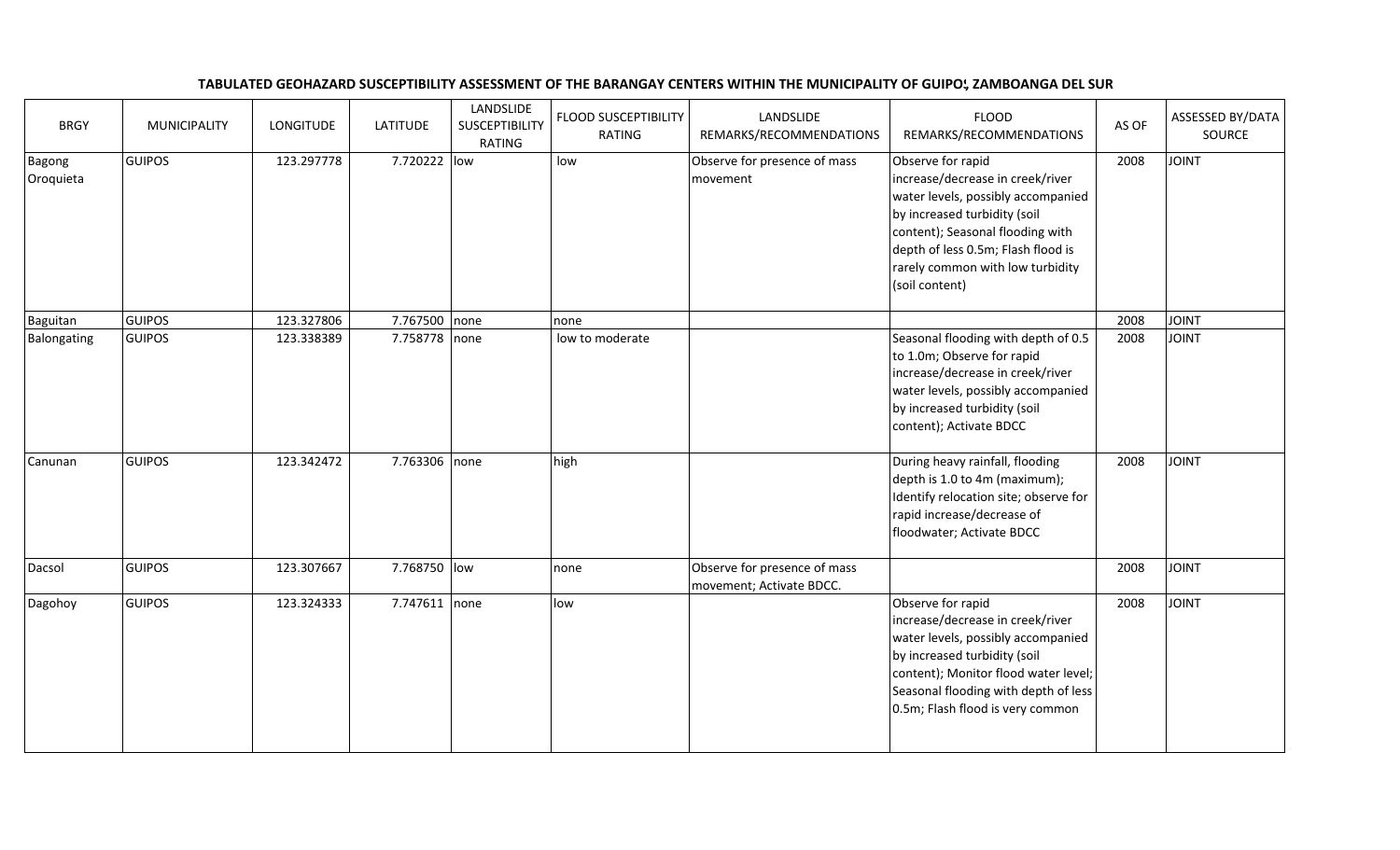| Dalapan | <b>GUIPOS</b> | 123.283250 |               | 7.730250 moderate | high | Observe for presence of mass<br>movement (e.g. landslide, tension<br>cracks); Constant communication<br>and updates with Brgy. Oroquieta<br>on geohazard situation                                                                                                                                                                                                                                                                                                                                                                                                                                                                                                                                           | Observe for rapid<br>increase/decrease in creek/river<br>water levels, possibly accompanied<br>by increased turbidity (soil<br>content); Seasonal flooding with<br>depth of greater than 1.0m, due to<br>proximity to Dalapan creek; Flash<br>flood is very common with high<br>turbidity (soil content) | 2008 | <b>JOINT</b> |
|---------|---------------|------------|---------------|-------------------|------|--------------------------------------------------------------------------------------------------------------------------------------------------------------------------------------------------------------------------------------------------------------------------------------------------------------------------------------------------------------------------------------------------------------------------------------------------------------------------------------------------------------------------------------------------------------------------------------------------------------------------------------------------------------------------------------------------------------|----------------------------------------------------------------------------------------------------------------------------------------------------------------------------------------------------------------------------------------------------------------------------------------------------------|------|--------------|
| Datagan | <b>GUIPOS</b> | 123.282333 | 7.772361 high |                   | none | Monitor progress of mass<br>movement (e.g landslide, tension<br>cracks); observe for presence of<br>mass movement (e.g landslide and<br>tension cracks); develop an early<br>warning device/system intended<br>for landslide-related hazard;<br>identify evacuation site; Identify<br>relocation site for residents of<br>Brgy. Datagan; constant<br>communication and updates with<br>the Brgy. officials on geohazard<br>situation; in case of heavy rain,<br>monitor the presence of landslide<br>northeast of the Barangay Hall<br>and give warning to the<br>households just located below the<br>toe of the landslide; Purok 5<br>should also be warned on the<br>presence of landslide in their area. |                                                                                                                                                                                                                                                                                                          | 2008 | <b>TAIOL</b> |
| Guling  | <b>GUIPOS</b> | 123.359111 | 7.740750 none |                   | none |                                                                                                                                                                                                                                                                                                                                                                                                                                                                                                                                                                                                                                                                                                              |                                                                                                                                                                                                                                                                                                          | 2008 | <b>JOINT</b> |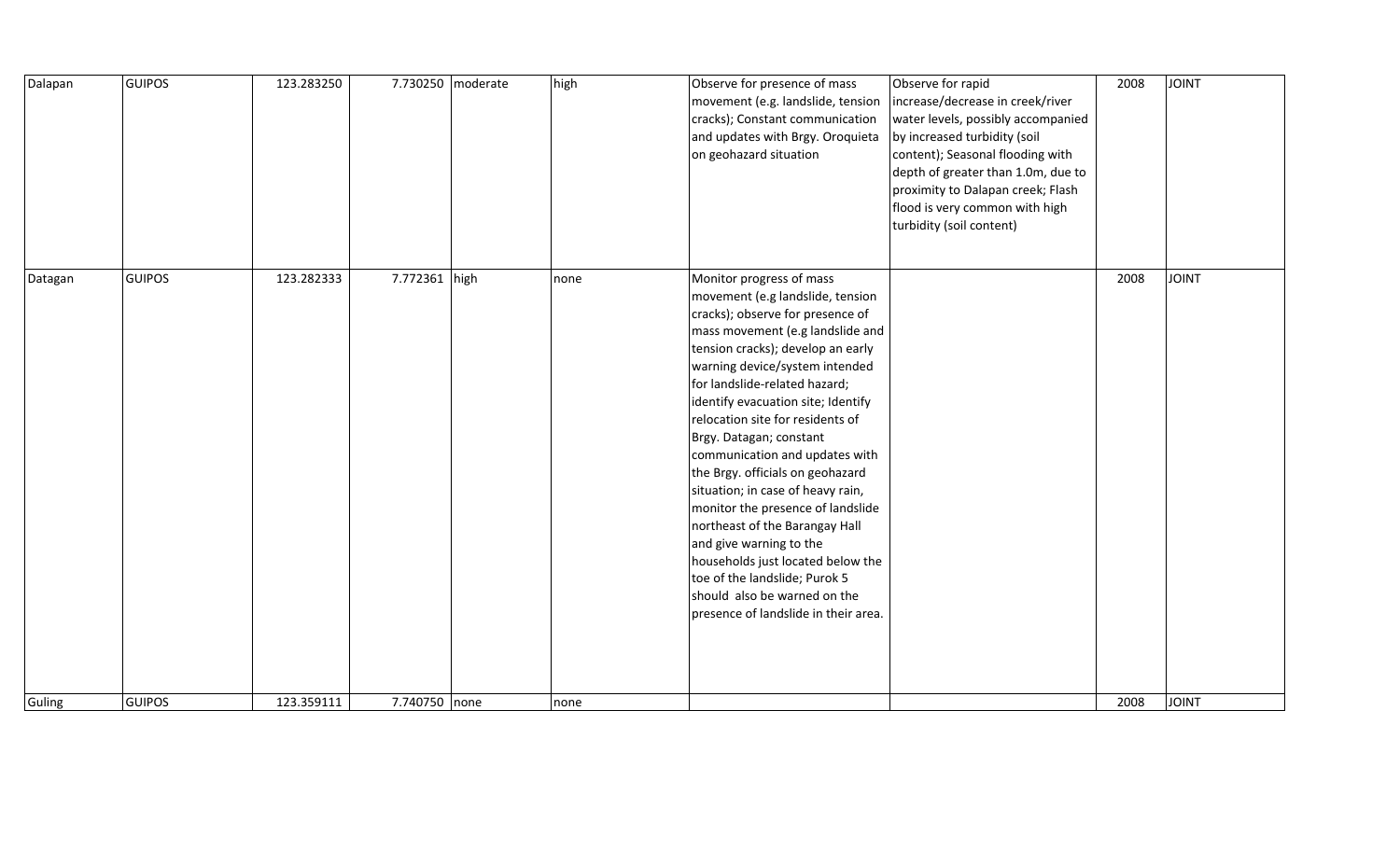| Katipunan | <b>GUIPOS</b> | 123.307444 | 7.723389 low  |                   | low  | Observe for presence of mass<br>movement                                                                                                                                                                                                                                                                                                                                                                                             | Observe for rapid<br>increase/decrease in creek/river<br>water levels, possibly accompanied<br>by increased turbidity (soil<br>content); Seasonal flooding with<br>depth of less than 0.5m; Rare flash<br>flood with moderate turbidity (soil<br>content) | 2008 | <b>JOINT</b> |
|-----------|---------------|------------|---------------|-------------------|------|--------------------------------------------------------------------------------------------------------------------------------------------------------------------------------------------------------------------------------------------------------------------------------------------------------------------------------------------------------------------------------------------------------------------------------------|-----------------------------------------------------------------------------------------------------------------------------------------------------------------------------------------------------------------------------------------------------------|------|--------------|
| Lintum    | <b>GUIPOS</b> | 123.343500 |               | 7.714444 moderate | low  | Monitor progress of mass<br>movement (e.g. landslide, tension<br>cracks); Observe for presence of<br>mass movement (e.g. landslide,<br>tension cracks); Constant<br>communication and updates with<br>Brgy. Lintum on geohazard<br>situation; Activate BDCC                                                                                                                                                                          | Rare flooding with depth of less<br>than 0.5m; Flash flood is rare with<br>low turbidity (soil content)                                                                                                                                                   | 2008 | <b>JOINT</b> |
| Litan     | <b>GUIPOS</b> | 123.361278 | 7.706056 high |                   | low  | Monitor progress of mass<br>movement (e.g. landslide, tension<br>cracks); Observe for presence of<br>mass movement (e.g. landslide,<br>tension cracks); Identify<br>evacuation site; Observe for<br>saturated ground or seeps in areas<br>that are not typically wet; Observe<br>for sunken or displaced road<br>surfaces; Constant communication<br>and updates with Brgy. Litan on<br>geohazard situation; Activate<br><b>BDCC</b> | Rare flooding with depth of greater<br>than 0.5m; Flash flood is rare with<br>low turbidity (soil content)                                                                                                                                                | 2008 | <b>JOINT</b> |
| Magting   | <b>GUIPOS</b> | 123.297250 | 7.761917 low  |                   | none | Observe for presence of mass<br>movement                                                                                                                                                                                                                                                                                                                                                                                             |                                                                                                                                                                                                                                                           | 2008 | <b>JOINT</b> |
| Poblacion | <b>GUIPOS</b> | 123.318639 | 7.729278 none |                   | none |                                                                                                                                                                                                                                                                                                                                                                                                                                      |                                                                                                                                                                                                                                                           | 2008 | <b>JOINT</b> |